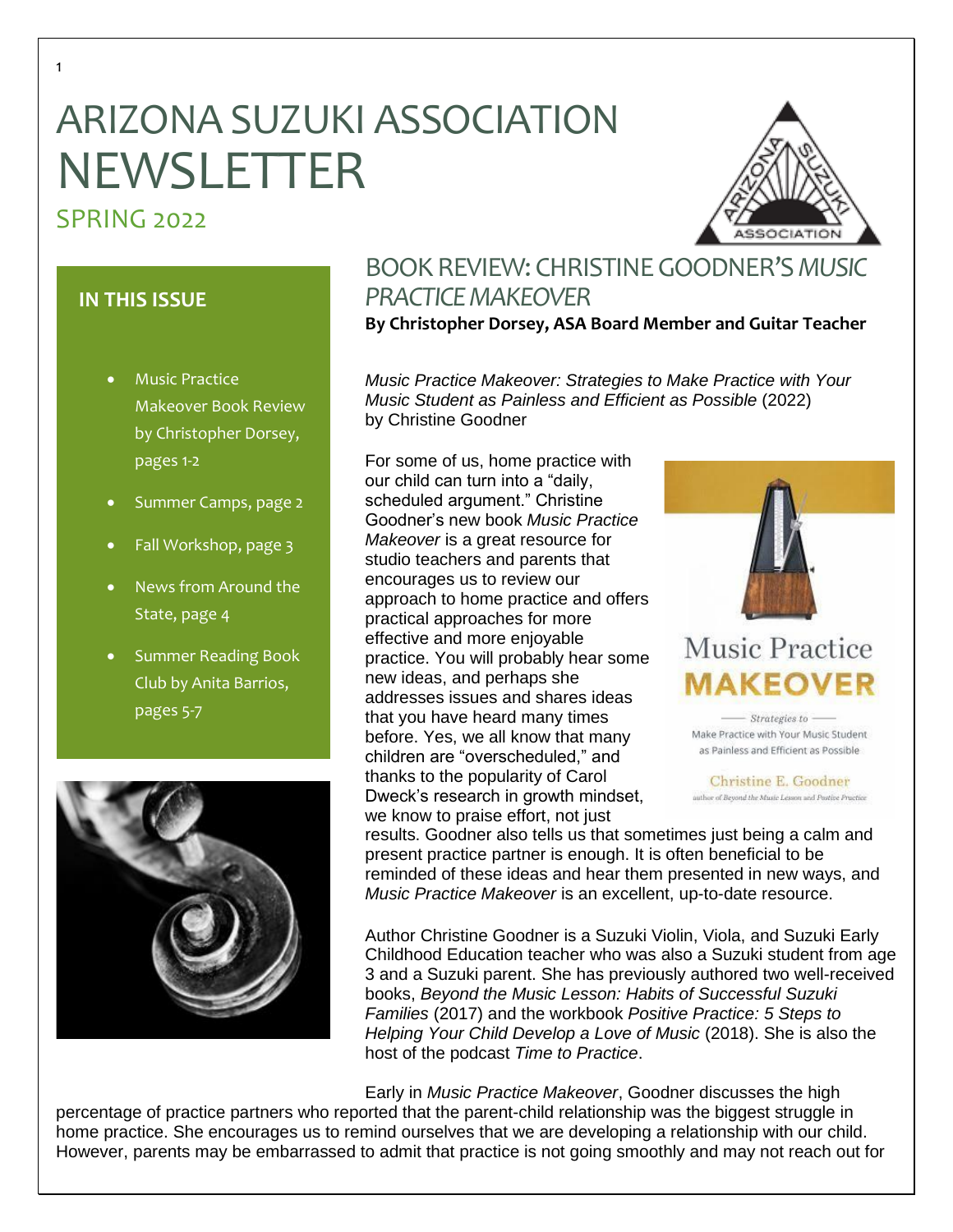support. Goodner recognizes that it is OK to admit that every practice doesn't go well and encourages us to start conversations with others and research effective solutions.

Goodner emphasizes that learning how to practice and learning the instrument are two separate skills and gives specifically concrete ways to help your child *plan*, *start*, and *end* practice. For example, give your child a practice "heads-up," then set a 10-minute timer for your child to begin. Goodner also shares occasional child development research throughout the book. For example, she reminds us that the prefrontal cortex is still developing until early adulthood, so some high schoolers may still need help scheduling practice into their busy schedules.

In the book, she defines positive practice and addresses common practice misconceptions, taking into account developmental stages of our young musicians. Goodner also addresses how practice could be organized using a short bullet point list for younger musicians and time-chunking techniques for older students. For younger students, having a practice toolkit with stickers, eggs shakers for rhythm, and games will allow the practice partner to offer the child a needed brain break without having to search the home for an item. For an older student, collecting a list of practice strategies or helpful checklists could be part of their toolkit.

I highly recommend Christine Goodner's *Music Practice Makeover*. It is an easy and engaging read and would be a great resource for a teacher to use in parent education whether beginning a new parent or the on-going parent education that often gets set aside once a child is finally playing the instrument. It is important to remember that the practice partner needs support from the teacher throughout the development of the child because their responsibilities as the practice partner change as the child grows. Maybe the studio teacher and parents could use this book as an "icebreaker" and general resource in a virtual book discussion when discussing practice strategies and these common (but not often discussed) issues.

There is something here for every studio teacher and parent, and Goodner makes many references to other excellent child development and music learning resource books that you may want to add to your bookshelf. Maybe you will find a surprisingly simple solution to an unresolved issue or maybe you will learn a new approach that will take more effort on your part as the practice partner. We should give ourselves some grace and allow ourselves to refine our approach to helping our young musicians have effective and even enjoyable practice.

# Summer Camps

**The West Valley Youth Orchestra Chamber Music Summer Camp (Phoenix)**: With Quartet Sabaku is June 20 – 24, 2022 at Desert Springs Community Church, 14440 W. Indian School Rd., Goodyear. Time: 9:00 to 3:00 Monday – Friday. There will be a Camp Concert on Friday, June 24, 2022 at 5:00 p.m. at Christ Evangelical Lutheran Church, 918 S. Litchfield Rd., Goodyear. See [http://wvyo.org](http://wvyo.org/) for more details.

**Southwest String Quartet Chamber Music Workshop (Tucson):** This camp is for violin, viola and cello students. The Advanced Division (high school students) is June 6-10 and Intermediate Division (middle school students) is June 13-17. More info a[t http://southweststringquartet.com/workshop.html](http://southweststringquartet.com/workshop.html)

**Curry Summer Music Camps at NAU (Flagstaff):** The Curry Summer Music Camp will not take place in 2022. Please check their website for alternate offerings, [https://nau.edu/music/programs-events/community](https://nau.edu/music/programs-events/community-outreach/curry-summer-music-camp/)[outreach/curry-summer-music-camp/](https://nau.edu/music/programs-events/community-outreach/curry-summer-music-camp/)

#### **Suzuki Summer Institutes**

Check the Suzuki Association of the Americas for a listing of summer institutes, both in-person and on-line. <https://suzukiassociation.org/events/institutes/>

 $\mathcal{L}$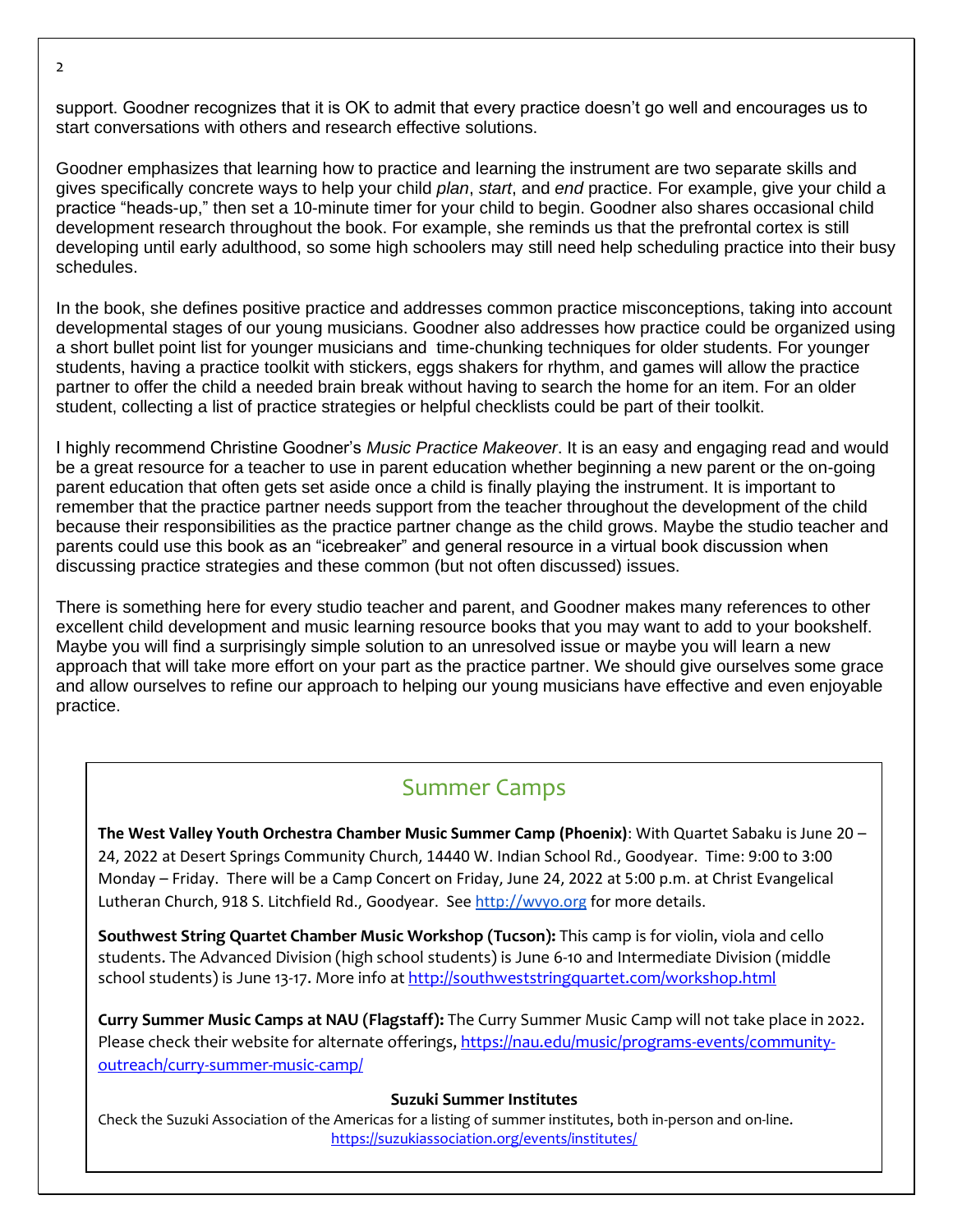# ASA FALL WORKSHOP





Orangewood Presbyterian Church

We are roundin' up all Suzuki Violin, Viola, Cello, Guitar, and Voice students of all levels and ages to join us for a boot scootin' good time at our Cowboy Fall Workshop! So dust off your hats, shine your boots, rosin your bows, and tune your instruments for a fun filled day of music!

For more information, please visit azsuzuki.org

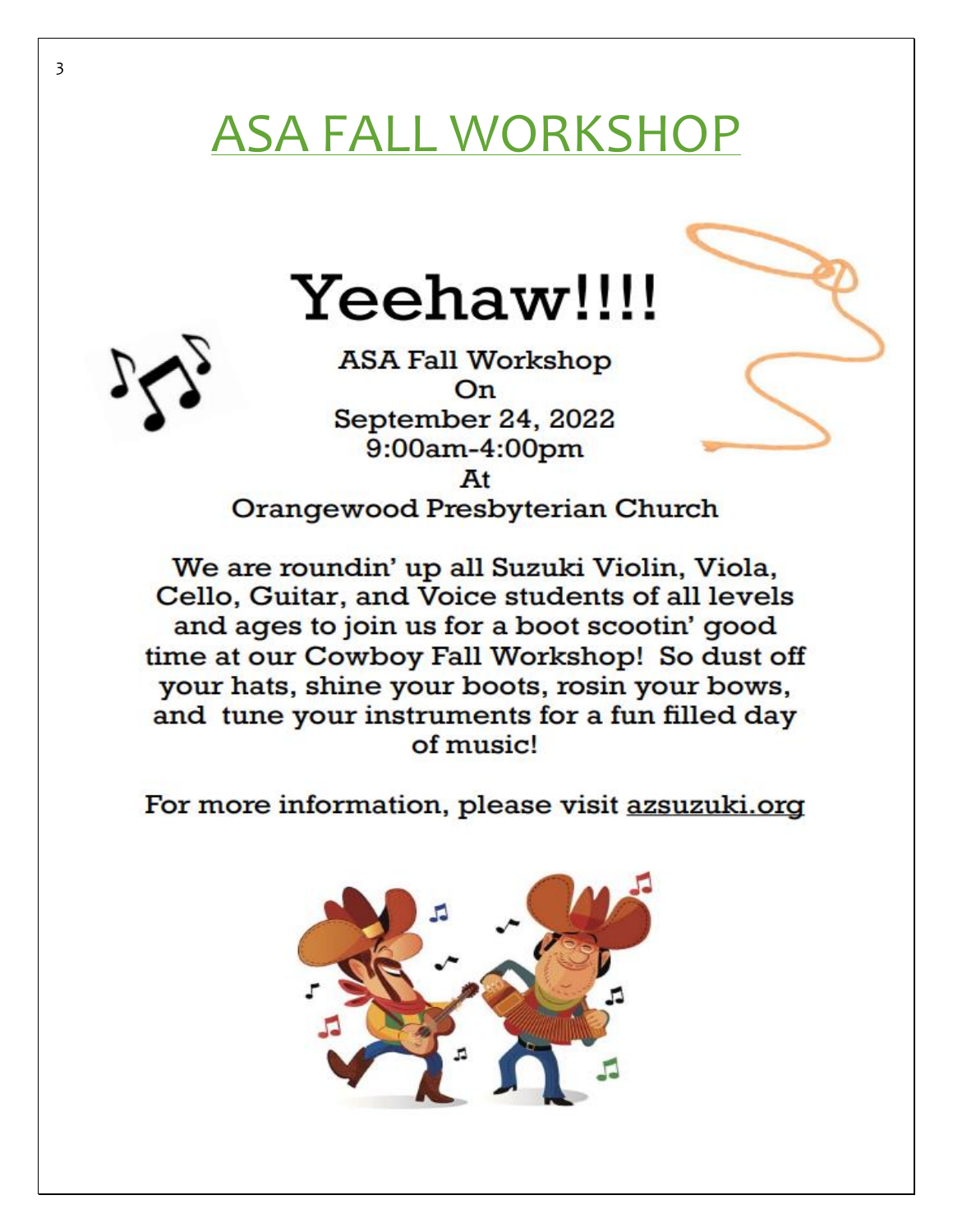### NEWS FROM AROUND THE STATE

In February, select Suzuki Strings and Voice students had the opportunity to perform the National Anthem at the Phoenix Suns vs. the Orlando Magic basketball game. The students performed our nation's Anthem with such excitement and professionalism that the Suns' representative said in response to the loud applause afterwards, "We don't usually hear such a loud applause for the National Anthem!" Slam Dunk Suzuki!



# 

**SAVE THE DATE!!!** ASA is excited to be planning it's **Fall Workshop on September 24, 2022** at Orangewood Presbyterian Church in Phoenix. Violin, viola, cello, guitar and voice student of all ages and levels are welcome. Check the ASA website for more info and watch for online registration this Fall. <https://azsuzuki.org/2022-fall-workshop/>



# 

News from the Valley of the Sun Suzuki Association (VSSA): On March 23rd, a Casual Concert was held in Mesa. The VSSA-sponsored workshop had too few registrants to take place, but we had lots of fun with this concert, instead. About 20 students participated: violin, viola, cello, voice and piano. Teachers from all over the Phoenix area also played their instruments with the group, and took turns leading the songs. Alex Jacques led several numbers with her joyful baby girl in a carrier on her back. All the attendees (students, teachers, parents) were SO happy to be there. After the concert, as we shared refreshments, much happy visiting went on among families, teachers, etc who hadn't been together in a Suzuki concert setting in two years. We're sad the workshop couldn't happen, but very glad to have had this concert together!

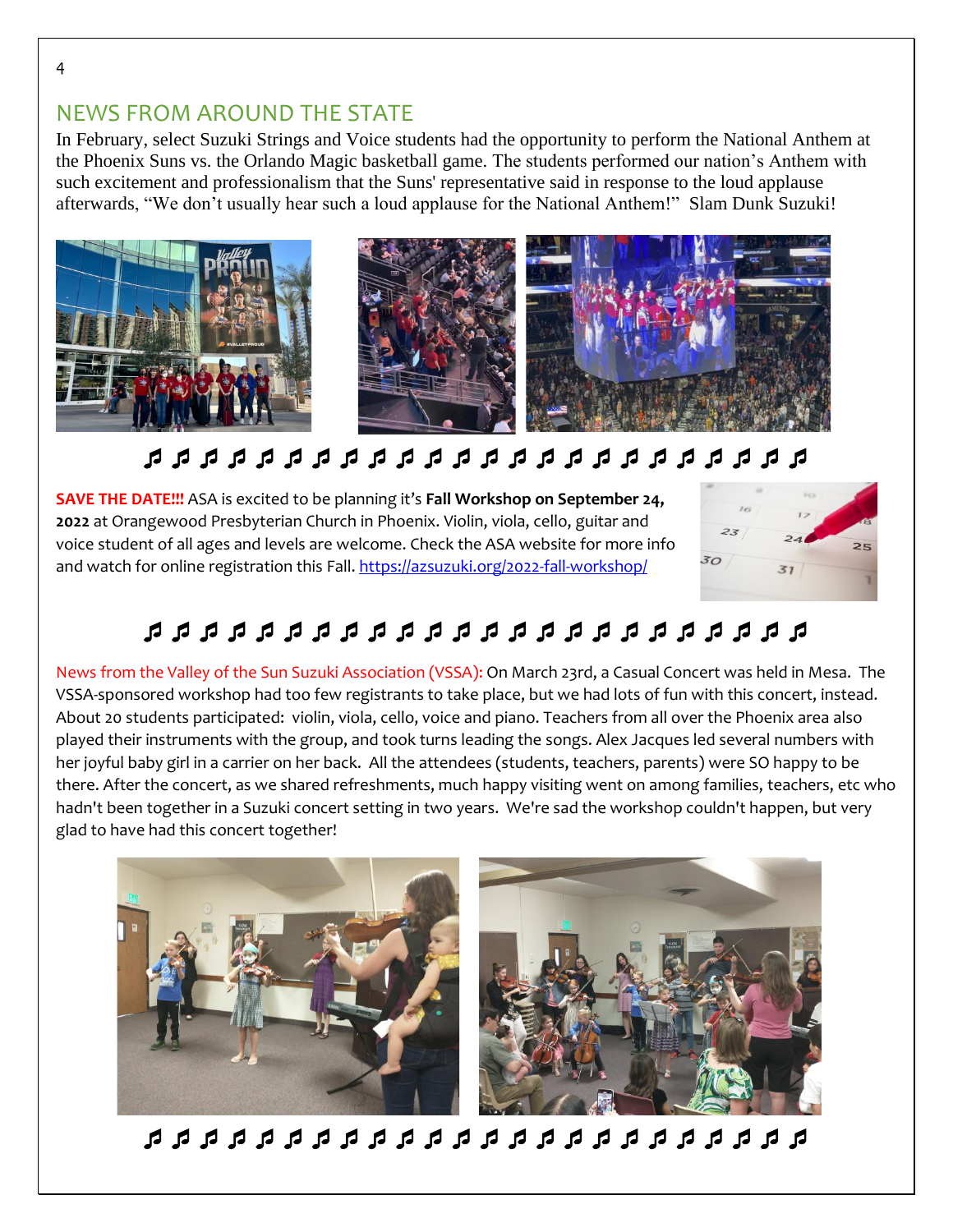# SUMMER READING BOOK CLUB **By Anita Barrios, Suzuki Parent and Guest Columnist**

Strike a chord with this list of 10 books for readers of all ages, from picture books to YA (young adult), that feature characters who play string (and other) instruments.

I highly encourage children to participate (with parental / guardian support, of course!) in your local library's Summer Reading program, whether it's in Phoenix, Tucson, Yuma, Flagstaff or beyond. Entire worlds of music await you. Enjoy!

#### Featured Book

**1. The Mystwick School of Musicraft** (2020), by **Jessica Khoury**. Fantasy.



Amelia uses her flute to charm chickens in the neighbor's coop, while dreaming she can earn a place via audition into the Mystwick School of Musicraft. Her deceased mom was a student there, and she just knows she's destined to study and live there, too.

Except she totally flubs the audition — can't even make a spoutling grow with her flute's magic. She goes home, discouraged, and makes up a song while lying under a tree that reminds her of her mother. The air sparks and a breeze swirls, but she stops the song, leaving the musical magic unfinished (hint: you're not supposed to do that, as it's bad, very, very bad).

Then an invitation to the school arrives at her doorstep and the bus picks her up and…it's all too good to be true. It is. It's a terrible mistake. She shares a name, the exact name, with a girl who died in an accident and was a stellar musician and best friend of her current roommate. The administrators give her a few weeks to audition again and see if she can pass and prove herself worthy of a spot at the school.

In the interim, with help from her new friends, she discovers she's a "composer," a rare type of magician capable of writing their own magical songs. But it's forbidden to compose music (until you're trained in how to do it properly), as it can go very wrong, very quickly.

Then a dark cloud forms and the ghosts inside threaten the school. It takes a bit for the teens to figure out what Amelia's done, exactly, but it's up to her to put everything right and save the school and all her friends.

Look for the sequel coming in June 2022, **The Midnight Orchestra**.

### RENEW OR JOIN ASA TODAY!

- ASA membership is still only \$10 per year!
- Teacher and Family memberships available
- Teachers listed in the Teacher **Directory**
- Receive ASA Newsletters and event announcements
- Renewing and joining is easy, visit the ASA website and click "Join ASA"

[https://azsuzuki.](https://azsuzuki.org/asa-membership-form/) [org/asa](https://azsuzuki.org/asa-membership-form/)[membership](https://azsuzuki.org/asa-membership-form/)[form/](https://azsuzuki.org/asa-membership-form/)

EVERY CHILD CAN!

ASA will to host the class in 2023. You can find a list of upcoming ECC classes at the Suzuki Association of the Americas website: <https://suzukiassociation.org/events/course/ecc/>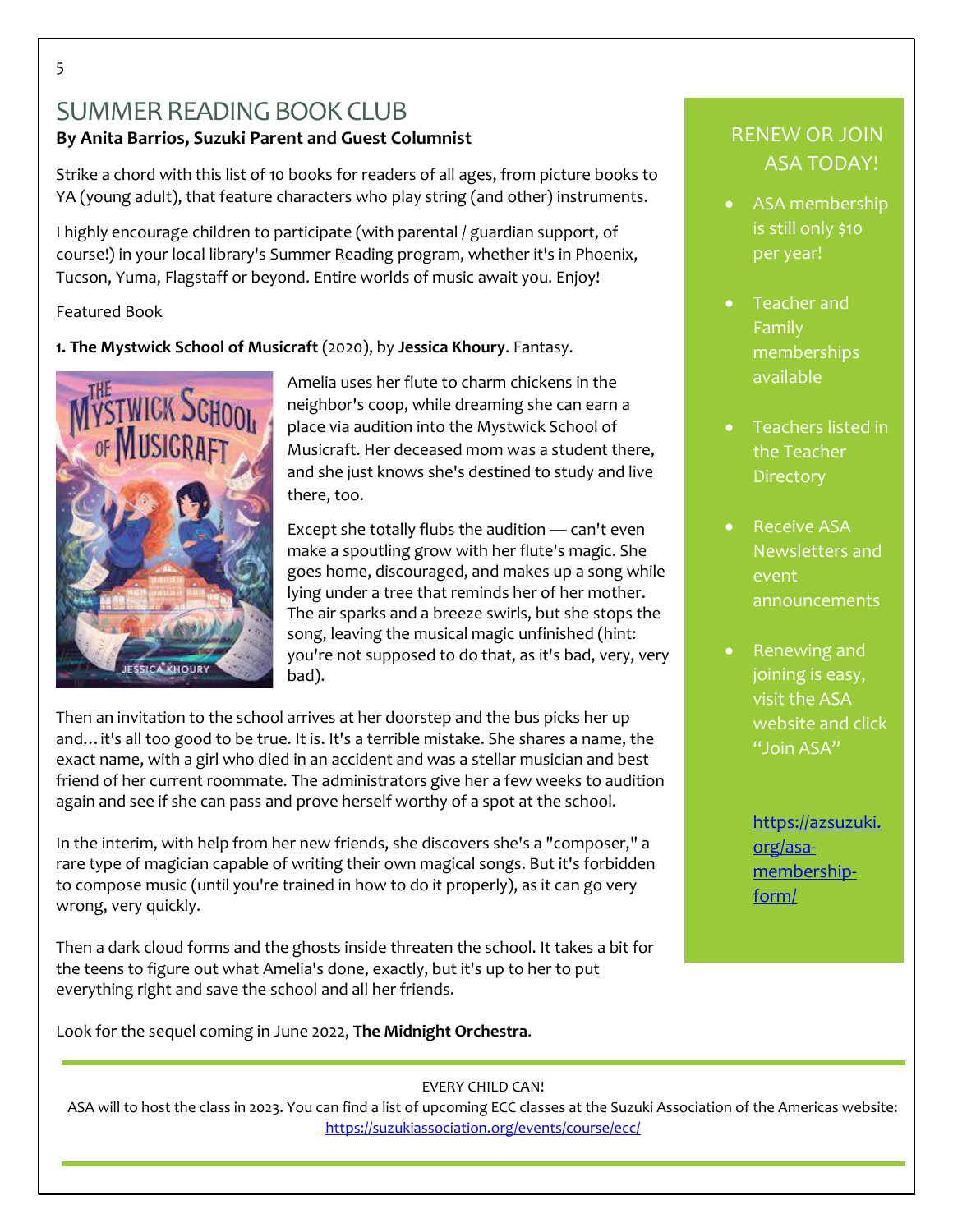#### Picture Books

#### 2. **When Step Met Skip** (2021)**,** by **Vicky Weber**.



Enjoy the antics of Step and Skip as they explore the musical staff! It's an important concept in music theory all young musicians will use the rest of their playing careers.

#### 3. **I Am Mozart, Too: The Lost Genius of Maria Anna Mozart** (2021), by **Audrey Ades.**



When we think of Mozart, we don't often think of Maria Anna Mozart. She's been lost to the spotlight ever since her father decided she should marry, instead of pursuing a career writing music, like her brother. This book brings her back on stage for an encore.

4. **Hold onto Your Music: the Inspiring True Story of the Children of Willesden Lane** (2021), by **Mona Golabek.**



Lisa dreams of playing Mozart or Beethoven on stage on the piano, but has to flee Vienna on a Kindertransport when the Nazis take over and pass laws against the Jews, like her family. Before she gets on the train, her mother admonishes her to "hold onto your music and never let go." When she reaches the group home in England on Willesden Lane, there's a piano -- and of course, she still has her music.

#### 5. **King of Ragtime: The Story of Scott Joplin** (2019), by **Stephen Costanza.**



Scott Joplin is born into a musical family, the son of a formerly enslaved Black man in Texas. When little, Joplin makes up tunes on a White family's piano while his mother cleans their house. Later, his mother trades her work for piano lessons for her son. Joplin goes on to college to study music and composes ragtime music, becoming the "King of Ragtime Writers."

#### Middle Grade (ages 8 to 12)

**6. Broken Strings** (2019)**,** by **Eric Walters and Kathy Kacer.** Historical fiction / WWII / Anniversary of 9-11.



Shirli Berman auditions and gets a role in her middle school's production of *Fiddler on the Roof*. It's not the lead singing role she wanted, but she is playing the part of the old Jewish mother, and decides to ask her Zayde, her grandfather, if he can help her prepare for the part by remembering his deceased wife and her family before World War II. The story is set a year after the Al-Qaeda attacks on the Twin Towers on 9-11, and a violin features prominently in the story.